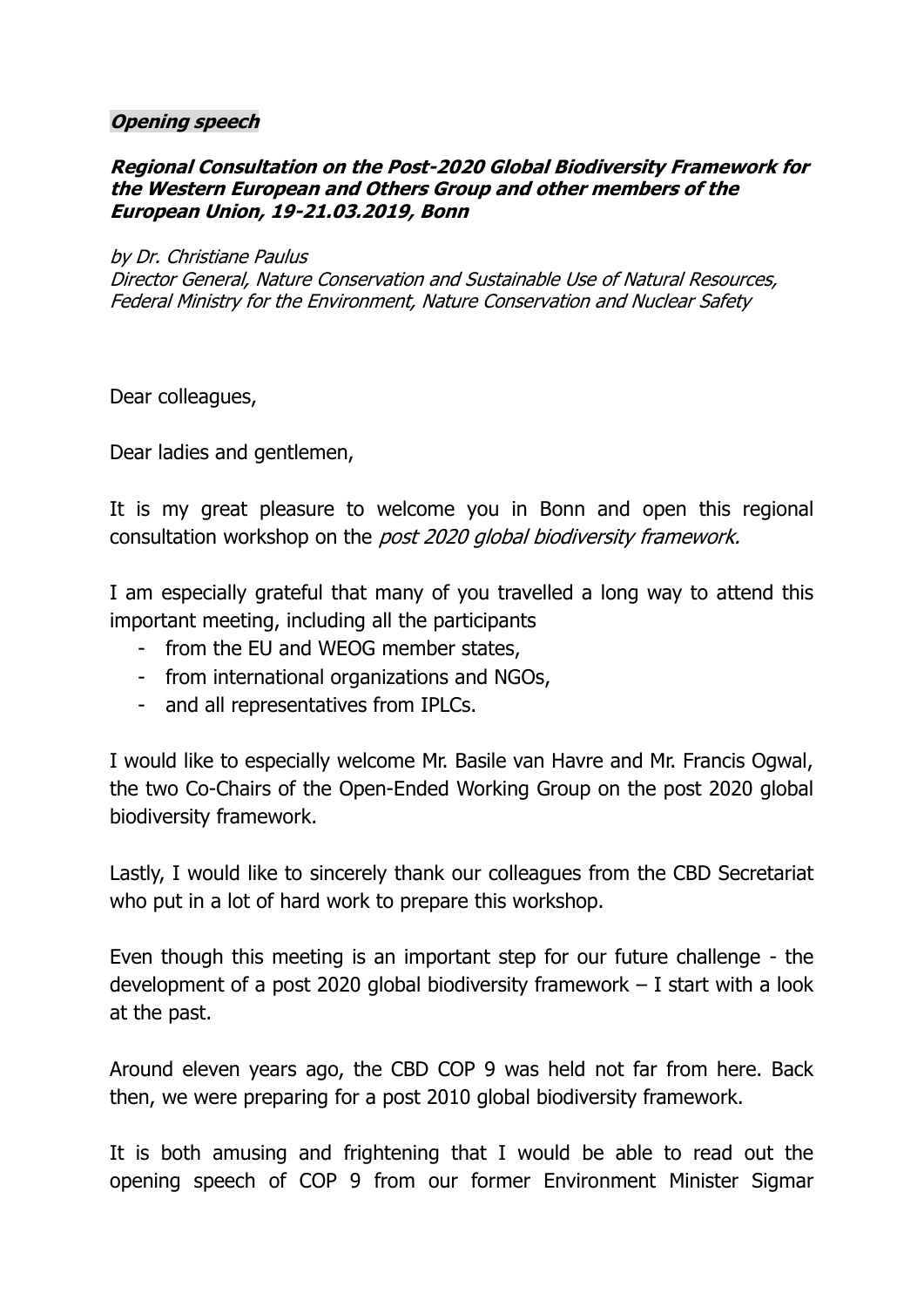Gabriel without anyone realising that this speech is eleven years old. I would only have to change the year from 2010 to 2020 – but the content of the speech would still be valid.

Let me give you an example:

"In view of the jointly agreed 2010 target, the remaining time should be used to demonstrate that we are serious about implementing the Convention on Biological Diversity. The truth in 2008 is that we are still a long way from our 2010 goal."

Or

"From my point of view, it is our duty to use the momentum - that has fortunately now entered the public debate - to increasingly place biodiversity on all relevant political agendas. This must be one of the key messages!"

Now, eleven years later, the global status of biodiversity is still in a very poor condition. Of course, many things have changed for the better since 2008. But the implementation of the Strategic Plan to achieve our targets is still a huge challenge.

However, we see progress when it comes to public awareness. Every two years, our nature awareness study confirms how important nature and biological diversity are to people in Germany. Even if there are still misunderstandings and knowledge gaps regarding the definition and the status of biodiversity. And those who claim to be familiar with the term mainly understand only one dimension of the concept, which is the diversity of animal and plant species.

Nevertheless, the percentage of those who are "very convinced" of decline in biological diversity has increased by ten percent: from 26 percent in 2015 to 36 percent in 2017.

And the approval rates for the protection of biological diversity remain high. For 71 percent of the German population, nature conservation is an important societal task. And 53 percent of respondents claim that they feel personally responsible for the preservation of biological diversity.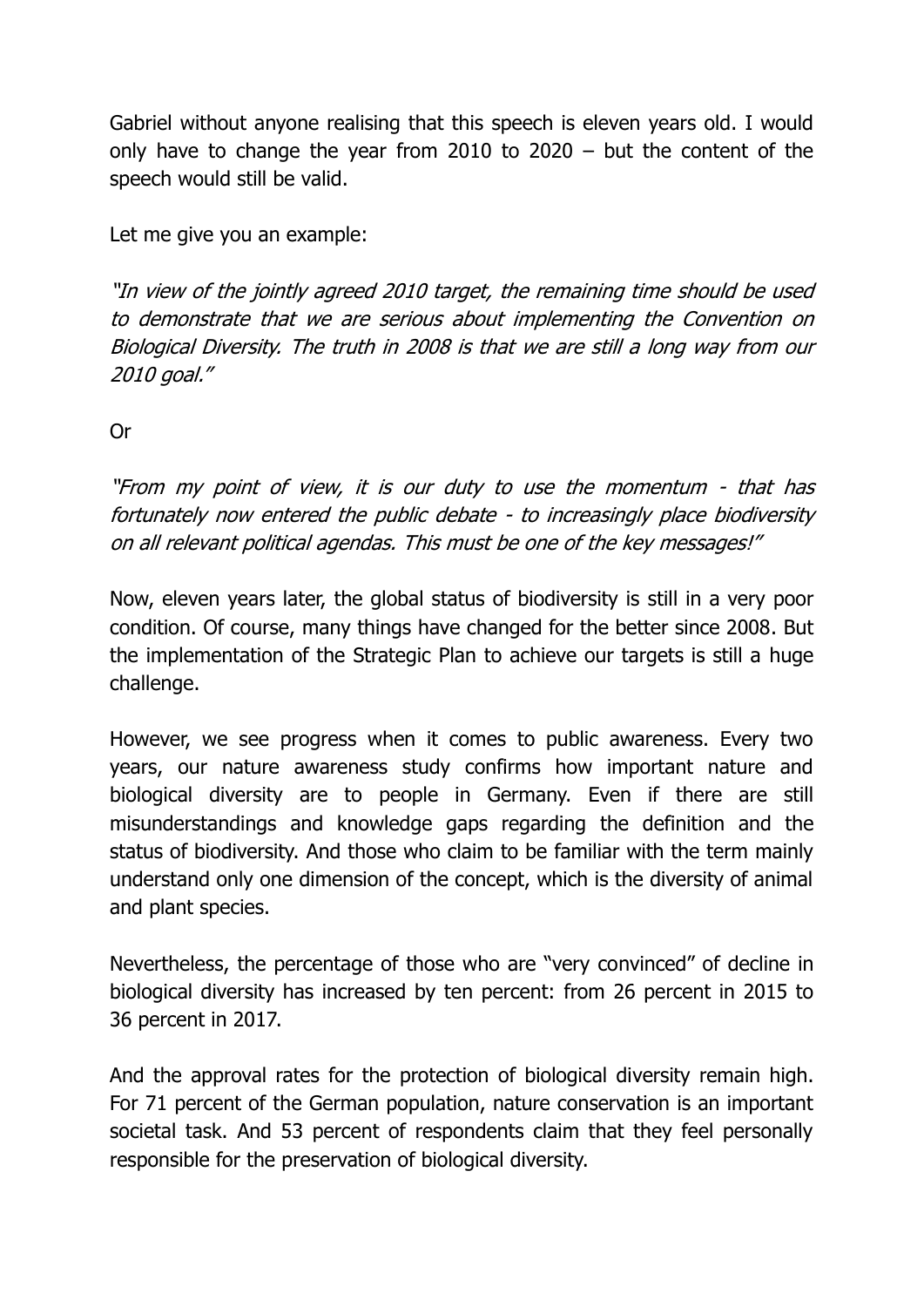However, it is also a sad truth that the positive attitudes expressed are often not in line with actual action. Not only regarding the public, but also regarding political priorities.

We therefore need to raise awareness on all ends: high political momentum for biodiversity and a stronger outreach to other sectors and the general public. Only then we will be able to develop an ambitious global biodiversity framework for the time after 2020 that receives sufficient support from all stakeholders.

But learning from the current Strategic Plan of the CBD, we can see that ambitious targets alone do not help to protect biodiversity. Almost all Aichi Biodiversity Targets will not be reached by 2020. This is why I am stressing the need a much stronger focus on implementation.

We welcome the voluntary biodiversity commitments as a new instrument that inspires action. But they should come on top of existing processes. We should not forget about our current implementation tools such as the National Biodiversity Strategy and Action Plans. They are vital to address a wider range of issues related to biodiversity conservation.

So the question is: how can we strengthen our tools and instruments?

Mainstreaming was an important topic at the High-level segment of CBD COP 14, but it has not gotten enough attention during the negotiations. Biological diversity is the economic basis for so many industries and a role model for technical innovation. Entire sectors of the economy, such as agriculture and forestry, but also infrastructure and other industries depend directly on an intact and diverse nature.

If we are serious about implementation, we need to address mainstreaming more consequently.

We highly welcome that this years' Trondheim Conference also focuses on this issue and invites representatives from other sectors: this is what we need. We cannot always stay within our biodiversity bubble but need to reach out to other political and economic sectors.